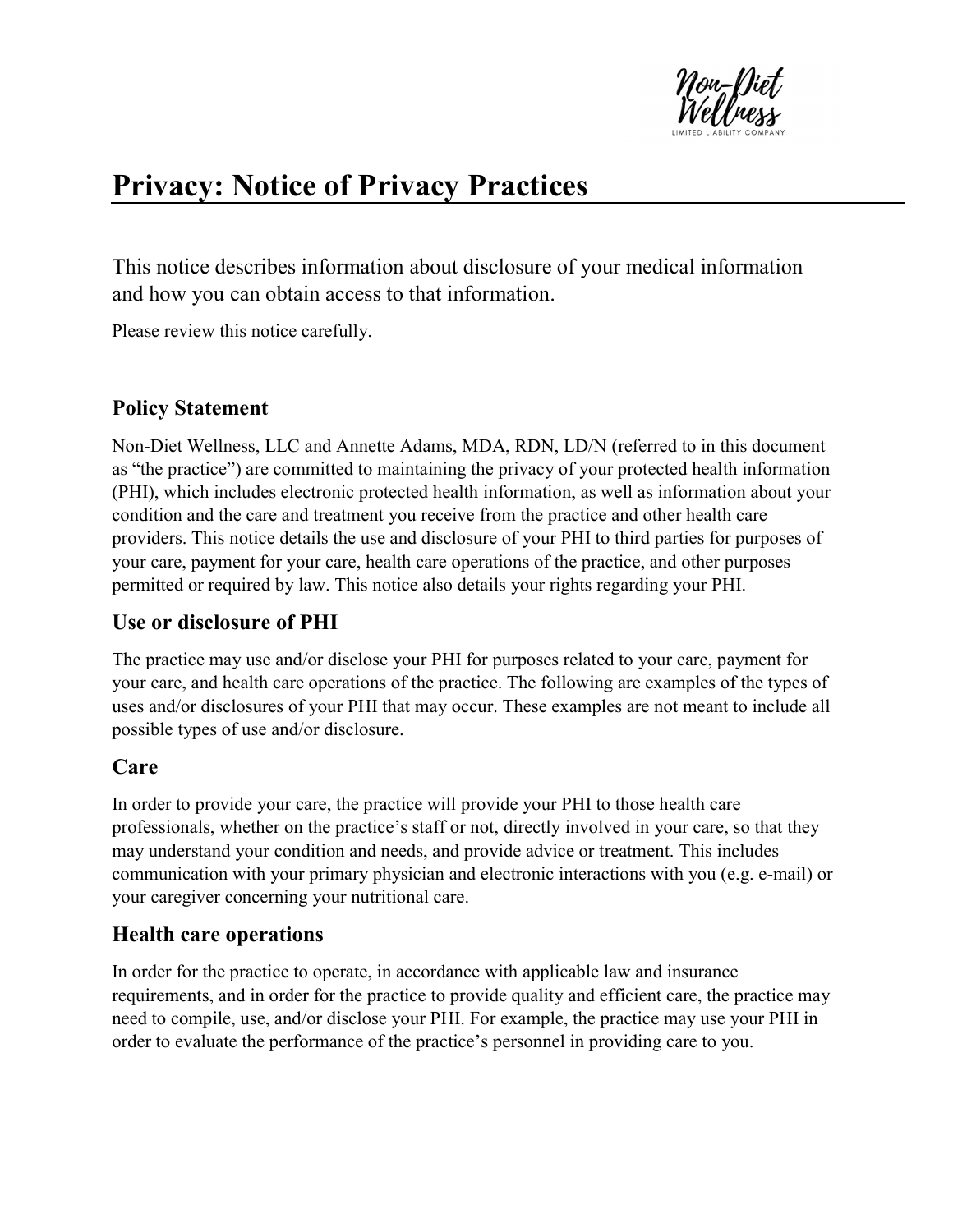# Authorization not required

The practice may use and/or disclose your PHI without a written authorization from you in the following instances:

- De-identified information: Your PHI is altered so that it does not identify you. Even without your name, it cannot identify you.
- To a business associate: The practice will obtain satisfactory written assurance, in accordance with applicable law, that business associates will appropriately safeguard your PHI. A business associate is someone who the practice contracts with to provide a service necessary for your treatment or payment for your treatment and health care operations (e.g. billing service or transcription service).
- To a personal representative: This person, under applicable law, has the authority to represent you in making decisions related to your health care.
- For public health activities: These activities include information collected by a public health authority, as authorized by law, to prevent or control disease, injury, or disability. This includes reports of child abuse or neglect.
- To the US Food and Drug Administration (FDA): The FDA may require this information in the reporting of adverse events, product defects or problems, or biological product deviations; for tracking of products; for enabling of product recalls, repairs, or replacements; or when conducting post-marketing surveillance.
- Abuse, neglect, or domestic violence: If the practice is required by law, it may need to make such a disclosure to a government authority. If the practice is authorized by law to make such a disclosure, it will do so if it believes that the disclosure is necessary to prevent serious harm or if the practice believes that you are the victim of abuse, neglect, or domestic violence. Any such disclosure is made in accordance with the requirements of law, which also may involve notice to you of the disclosure.
- Health oversight activities: These activities are required by law, and involve government agencies with oversight into activities that are related to the health care system, government benefit programs, government regulatory programs, and civil rights law. These activities include criminal investigations, audits, disciplinary actions, or general oversight activities related to the community's health care system.
- Judicial and administrative proceedings: The practice may need to disclose your PHI in response to a court order or a lawfully issued subpoena.
- Law enforcement purposes: In certain instances, it may become necessary to disclose your PHI to a law enforcement official for law enforcement purposes, including:
	- o Compliance with a legal process (i.e. subpoena) or as required by law
	- $\circ$  Information for identification and location purposes (e.g. suspect or missing person)
	- o Information regarding a person who is or is a suspected crime victim
	- o In situations where the death of an individual may have resulted from criminal conduct
	- o In the event of a crime occurring on the premises of the practice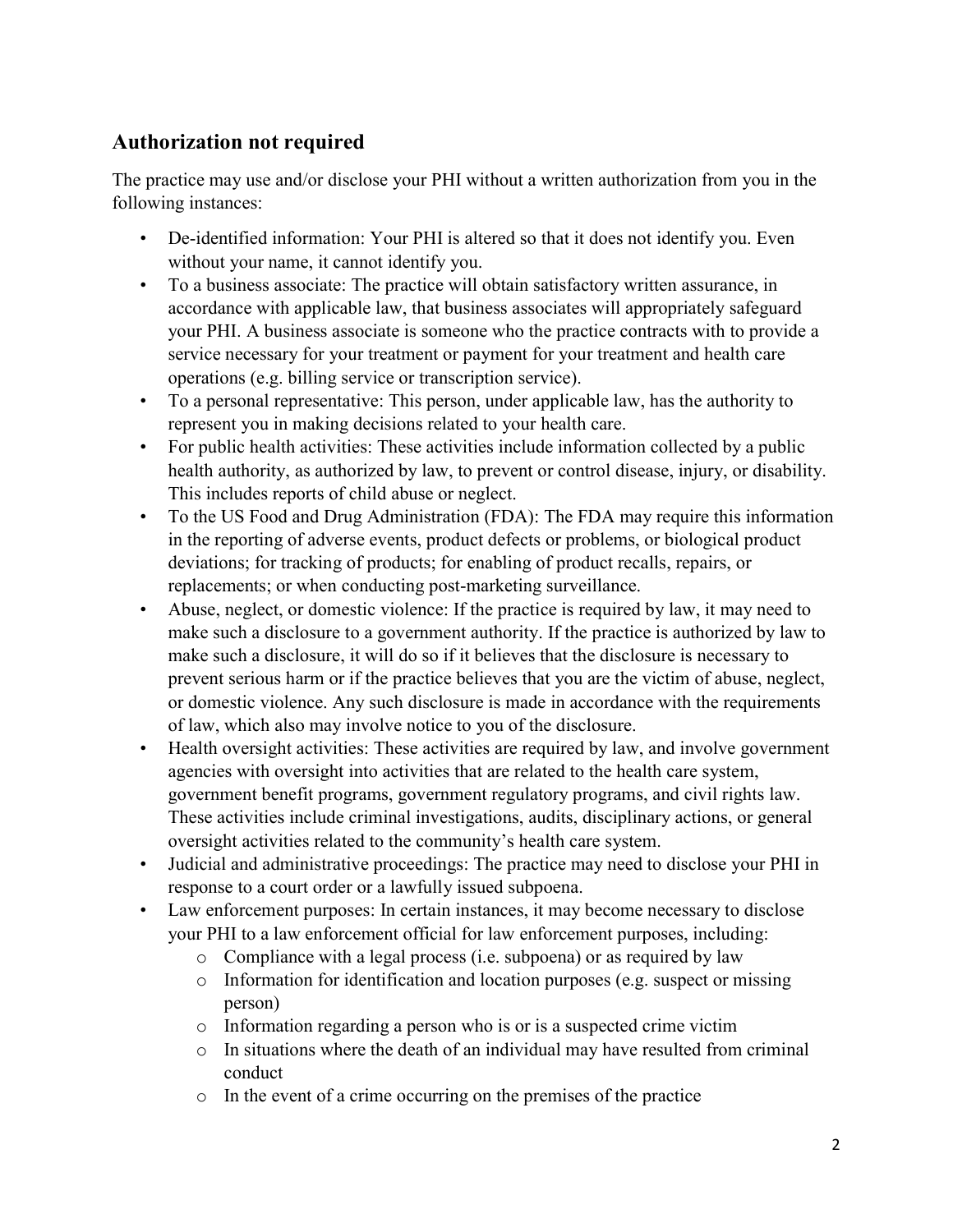- o An occurrence of a medical emergency not on the practice's premises, where it appears that a crime has occurred
- Coroner or medical examiner: The practice may disclose your PHI to a coroner or medical examiner for the purpose of identifying you or determining your cause of death, or to a funeral director as permitted by law and as necessary to carry out related duties.
- Organ, eye, or tissue donation: If you are an organ donor, the practice may disclose your PHI to the entity to whom you have agreed to donate your organs.
- Research: If the practice is involved in research activities, the practice may use your PHI, but such use is subject to numerous governmental requirements intended to protect the privacy of your PHI, such as approval of the research by an institutional review board and a requirement that protocols are followed.
- A threat to health or safety: The practice may disclose your PHI if it believes that such disclosure is necessary to prevent or lessen a serious and imminent threat to the health or safety of a person or the public. The disclosure is to an individual who is reasonably able to prevent or lessen the threat.
- Specialized government functions: When the appropriate conditions apply, the practice may use the PHI of individuals who are armed forces personnel for activities deemed necessary by appropriate military command authorities, for the purpose of a determination by the US Dept. of Veteran Affairs of eligibility for benefits, or to a foreign military authority if the individual is a member of that foreign military service. The practice also may disclose a PHI to authorized federal officials for conducting national security and intelligence activities, including the provision of protective services to the President or others legally authorized.
- Inmates: The practice may disclose your PHI to a correctional institution or a law enforcement official, if you are an inmate of that correctional facility and your PHI is necessary to provide care and treatment to you, or if it is necessary for the health and safety of other individuals or inmates.
- Workers' Compensation: If you are involved in a Workers' Compensation claim, Workers' Compensation may require the practice to disclose your PHI to an individual or entity that is part of the Workers' Compensation system.
- Disaster relief efforts: The practice may use or disclose your PHI to a public or private entity authorized to assist in disaster relief efforts.
- Required by law: If required by law, the practice will use or disclose your PHI in compliance with the law, limited to the requirements of the law.

## Authorization

Uses and/or disclosures, other than those previously described, are made only with your written authorization, which you may revoke at any time.

## Appointment reminder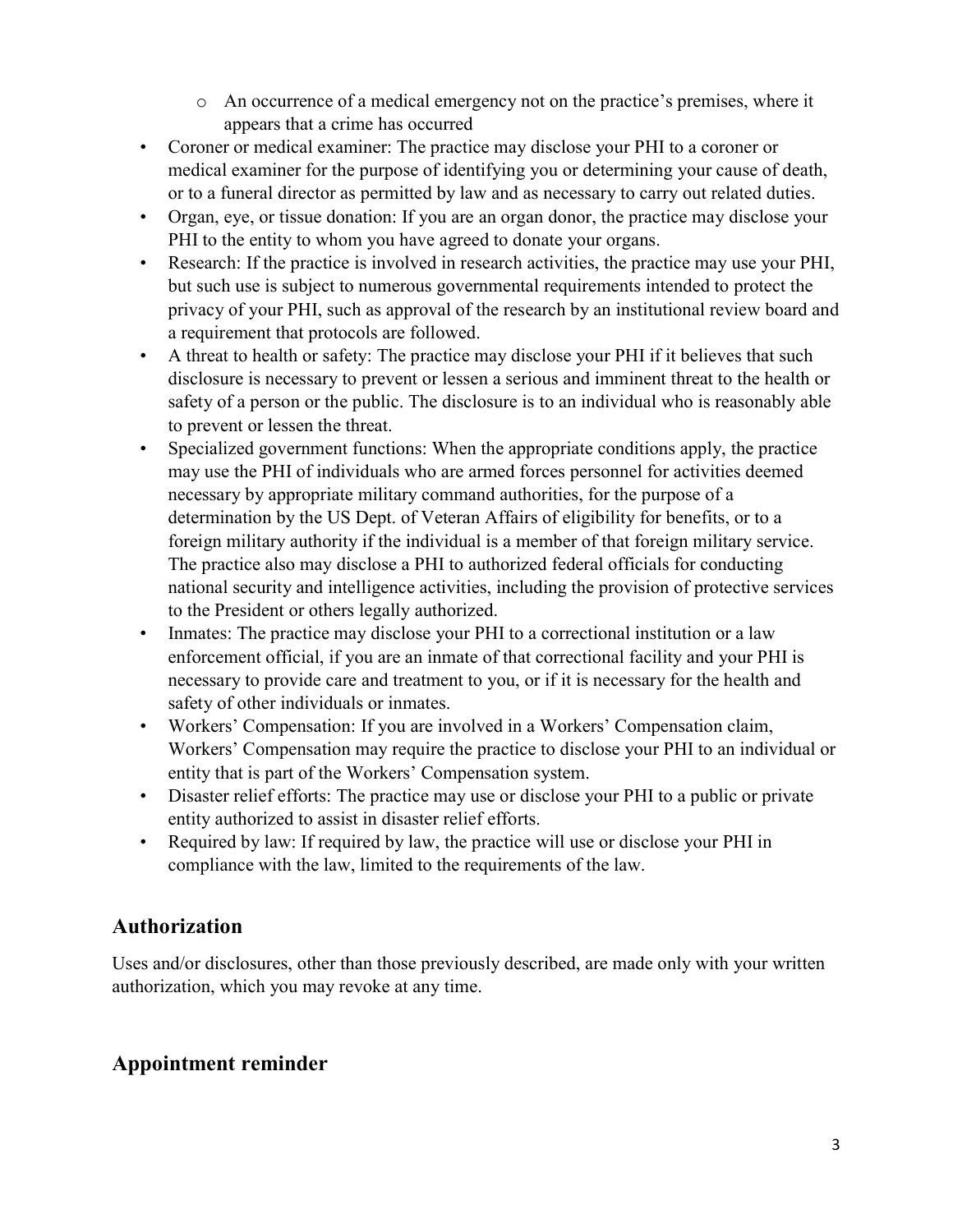The practice may, from time to time, contact you to provide appointment reminders. The reminder may occur in the form of a letter, postcard, email or text message. The practice will try to minimize the amount of information contained in the reminder. The practice also may contact you by telephone or e-mail, and if you are not available, the practice will leave a message for you.

# Treatment alternative/benefit

The practice may, from time to time, contact you about treatment alternatives or other health benefits/services that may interest you.

## Marketing

The practice may only use and/or disclose your PHI for marketing activities if it obtains from you prior written authorization. Marketing activities include communications to you that encourage you to purchase or use a product or service. The communication is not made for your care or treatment. Marketing does not include a newsletter sent to you about this practice. Marketing does include the receipt by the practice of remuneration, directly or indirectly, from a third party that plans to market its product or service to you. The practice will inform you if it engages in marketing and will obtain your prior authorization.

## Fund-raising

The practice may use and/or disclose some of your PHI in order to contact you for fund-raising activities supportive of the practice. Any fund-raising materials sent to you will describe how you may opt out of receiving any further communications.

# Family/friends

The practice may disclose to your family member, other relative, a close personal friend, or any other person identified by you, your PHI directly relevant to such person's involvement with your care or the payment for your care. The practice also may use or disclose your PHI to notify or assist in notifying (including identifying or locating) a family member, a personal representative, or another person responsible for your care of your location, general condition, or death.

However, in both cases, the following conditions will apply:

- The practice may use or disclose your PHI if you agree, or if the practice provides you with an opportunity to object and you do not object, or if the practice can reasonably infer from the circumstances, based on the exercise of its judgment, that you do not object to the use or disclosure.
- If you are not present, the practice will, in the exercise of its judgment, determine whether the use or disclosure is in your best interests and, if so, disclose only the PHI that is directly relevant to the person's involvement with your care.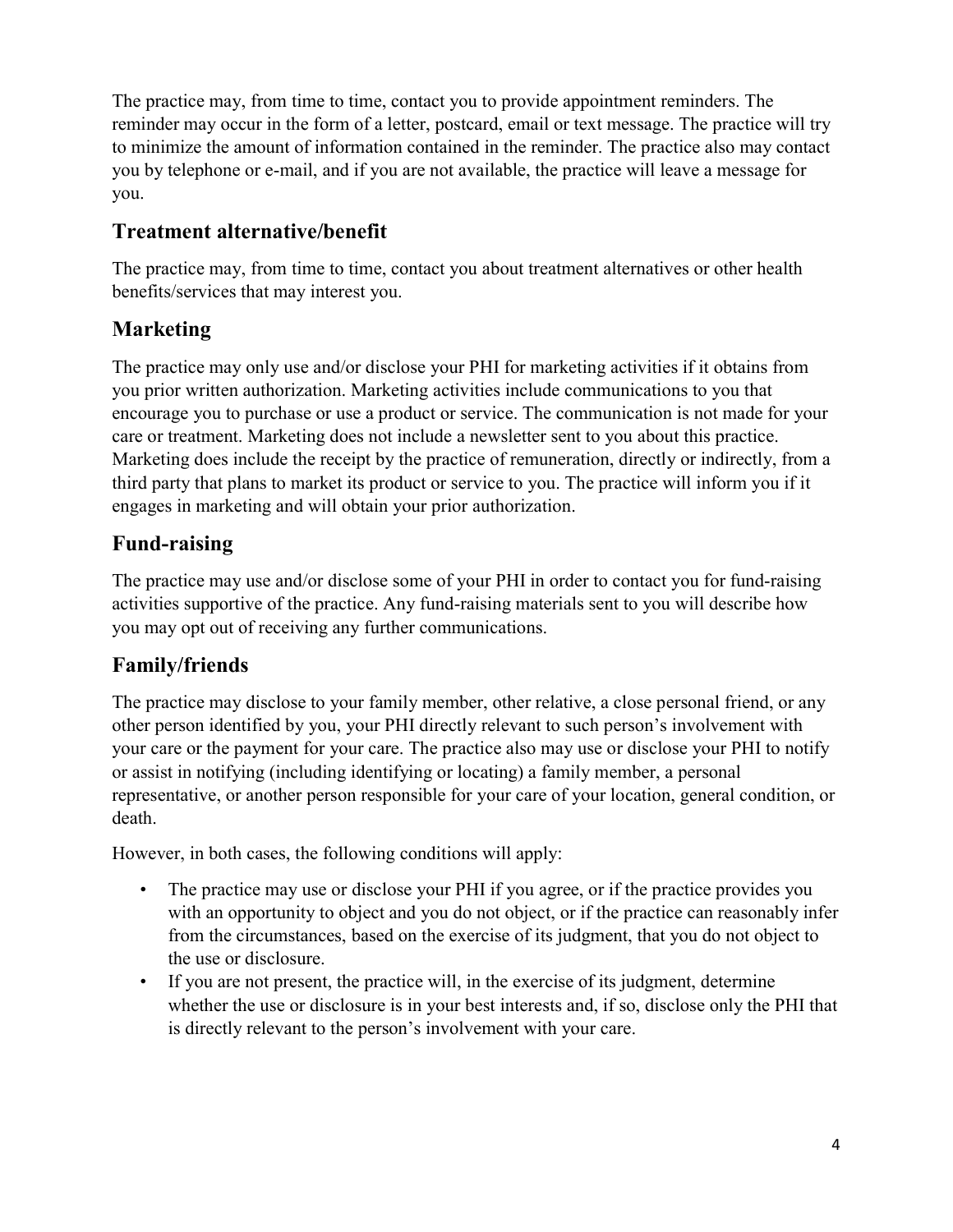#### Your Rights You have the right to:

- Revoke any authorization, in writing, at any time. To request a revocation, you must submit a written request to the practice's privacy officer.
- Request restrictions on certain use and/or disclosure of your PHI as provided by law. However, the practice is not obligated to agree to any requested restrictions. To request restrictions, you must submit a written request to the practice's privacy officer. In your written request, you must inform the practice of what information you want to limit, whether you want to limit the practice's use or disclosure, or both, and to whom you want the limits to apply. If the practice agrees to your request, the practice will comply with your request unless the information is needed in order to provide you with emergency treatment.
- Receive confidential communications of PHI by alternative means or at alternative locations. You must make your request in writing to the practice's privacy officer. The practice will accommodate all reasonable requests.
- Inspect and copy your PHI as provided by law. To inspect and copy your PHI, you must submit a written request to the practice's privacy officer. In certain situations that are defined by law, the practice may deny your request, but you will have the right to have the denial reviewed. The practice can charge you a fee for the cost of copying, mailing, or other supplies associated with your request.
- Amend your PHI as provided by law. To request an amendment, you must submit a written request to the practice's privacy officer. You must provide a reason that supports your request. The practice may deny your request if it is not in writing, if you do not provide a reason and support of your request, if the information that needs amended was not created by the practice (unless the individual or entity that created the information is no longer available), if the information is not part of your PHI maintained by the practice, if the information is not part of the information you would have permission to inspect and copy, and/or if the information is accurate and complete. If you disagree with the practice's denial, you have the right to submit a written statement of disagreement.
- Receive an accounting of disclosures of your PHI as provided by law. To request an accounting, you must submit a written request to the practice's privacy officer. The request must state a time period [add any specific time period that applies, such as not longer than 6 years or not including dates before November 1, 2003.] The request should indicate in what form you want to receive the list, such as a paper or electronic copy. The first list you request within a 12-month period is free, but the practice may charge you for the cost of providing additional lists in that same 12-month period. The practice will notify you of the costs involved, and you can decide to withdraw or modify your request before any costs are incurred.